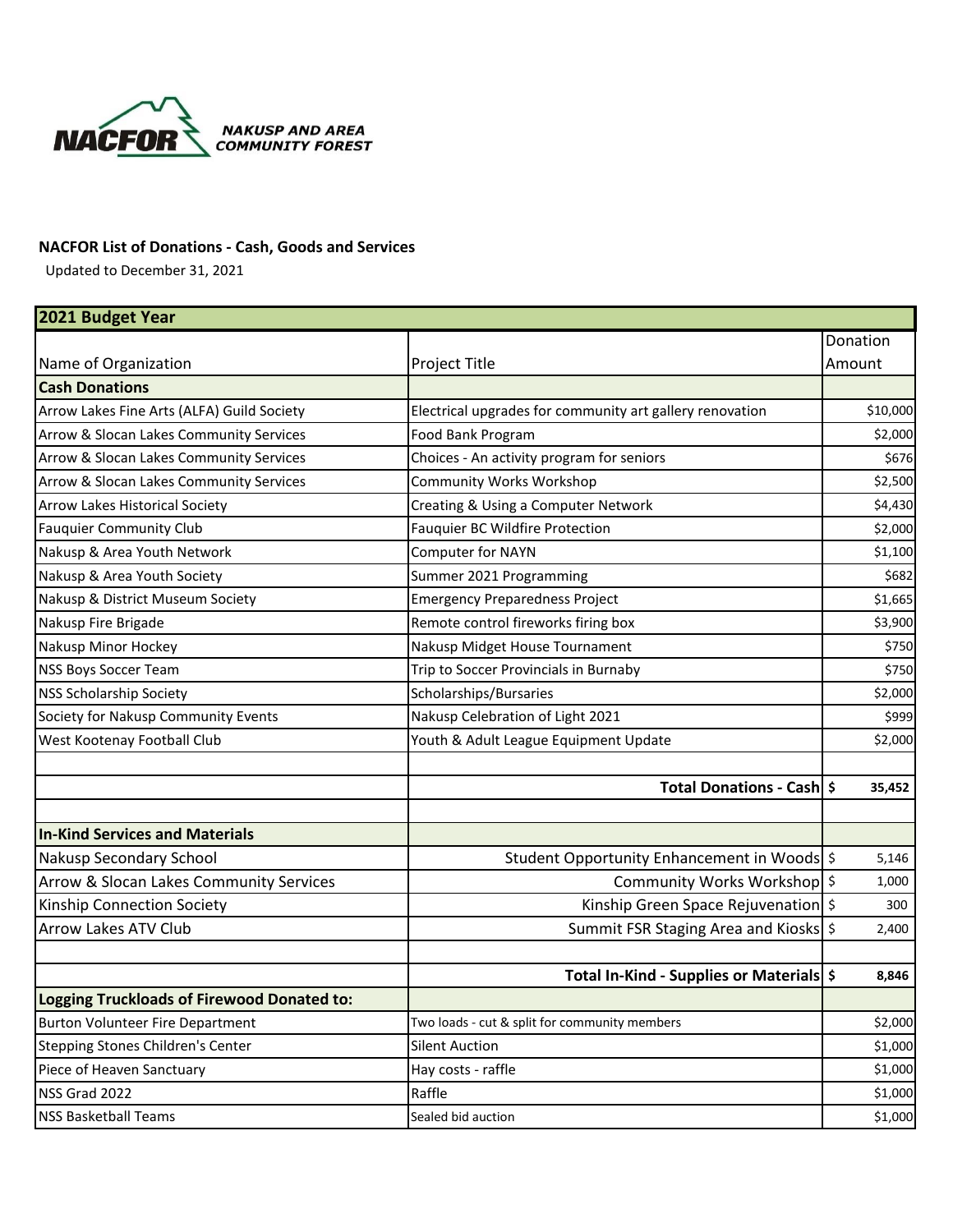**6 loads total - Total Firewood Donations Value \$ 6,000** 

| 2020 Budget Year                                  |                                                                             |          |
|---------------------------------------------------|-----------------------------------------------------------------------------|----------|
|                                                   |                                                                             | Approved |
| Name of Organization                              | Project Title                                                               | Amount   |
| <b>Cash Donations</b>                             |                                                                             |          |
| Arrow & Slocan Lakes Community Services           | Food Bank Program                                                           | \$2,000  |
| Arrow & Slocan Lks Community Svcs.                | Community Works Firewood Project 2020                                       | \$2,500  |
| Arrow Lakes Arts Council Society                  | Mural Project 206 Broadway                                                  | \$830    |
| Arrow Lakes Cross Country Ski Club                | Infrastructure upgrade - a snowmobile purchase                              | \$1,500  |
| Arrow Lakes Fine Arts Guild (ALFA Guild)          | <b>ALFA Guild Community Gallery</b>                                         | \$5,000  |
| <b>Edgewood Volunteer Fire Department</b>         | Spring Training Seminar May 2020                                            | \$1,860  |
| Nakusp & District Chamber of Commerce             | <b>Heat Pump Upgrade</b>                                                    | \$1,500  |
| Nakusp & District Minor Hockey                    | Nakusp Falcons Midget Tournament                                            | \$400    |
| Nakusp and Area Bike Society                      | Mt.Abriel Gazebos and Trail Infrastructure (Tools purchase)                 | \$2,300  |
| Nakusp and Area Climbing Society                  | Certified Mats for Community Climbing Walls                                 | \$1,500  |
| Nakusp Child Care Society                         | Much Needed Update to Furniture and Supplies                                | \$2,300  |
| Nakusp Rail Society                               | Nakusp Rail Site: 2020 Projects                                             | \$750    |
| Nakusp Secondary School Ski and Snowboard Teams   | Provincials Trip (Invermere)                                                | \$1,000  |
| <b>NES Grade 6 class</b>                          | <b>Experience Canada Exchange</b>                                           | \$1,595  |
| <b>NSS Scholarship Society</b>                    | Scholarships/Bursaries                                                      | \$2,000  |
| <b>Recreation Nakusp Society</b>                  | Jackie James Park Restoration                                               | \$3,000  |
| Royal Cdn Legion Br.20 (Nakusp)                   | Upgrade computer equipment                                                  | \$2,500  |
| Royal Cdn Legion Br.20 (Nakusp)                   | Additional donation - to be used as needed                                  | \$2,175  |
| Society for Nakusp Community Events               | Annual-Canada Day July 1st Celebrations and December Lite-Up<br>Celebration | \$990    |
|                                                   | Total Donations - Cash and In-Kind \$                                       | 35,700   |
| <b>Logging Truckloads of Firewood Donated to:</b> |                                                                             |          |
| Kootenay Adaptive Sport Association               | Explorer 2 Adaptive Mountain Bike                                           | \$1,000  |
| <b>Burton Volunteer Fire Department</b>           | 2020 Auction                                                                | \$1,000  |
| NSS Grad 2020                                     | 2020 Raffle                                                                 | \$1,000  |
| Arrow & Slocan Lks Community Svcs.                | Community Works Firewood Project 2020 (3 loads)                             | \$3,000  |
| <b>Edgewood Volunteer Fire Department</b>         | Spring Training Seminar May 2020                                            | \$1,000  |
| Arrow Lakes Cross Country Ski Club                | Infrastructure upgrade/a snowmobile purchase                                | \$1,000  |
| Nakusp Rotary Club                                | Silent Auction/Adventure Park                                               | \$1,000  |
|                                                   | 9 loads total - Total Firewood Donations Value \$                           | 9,000    |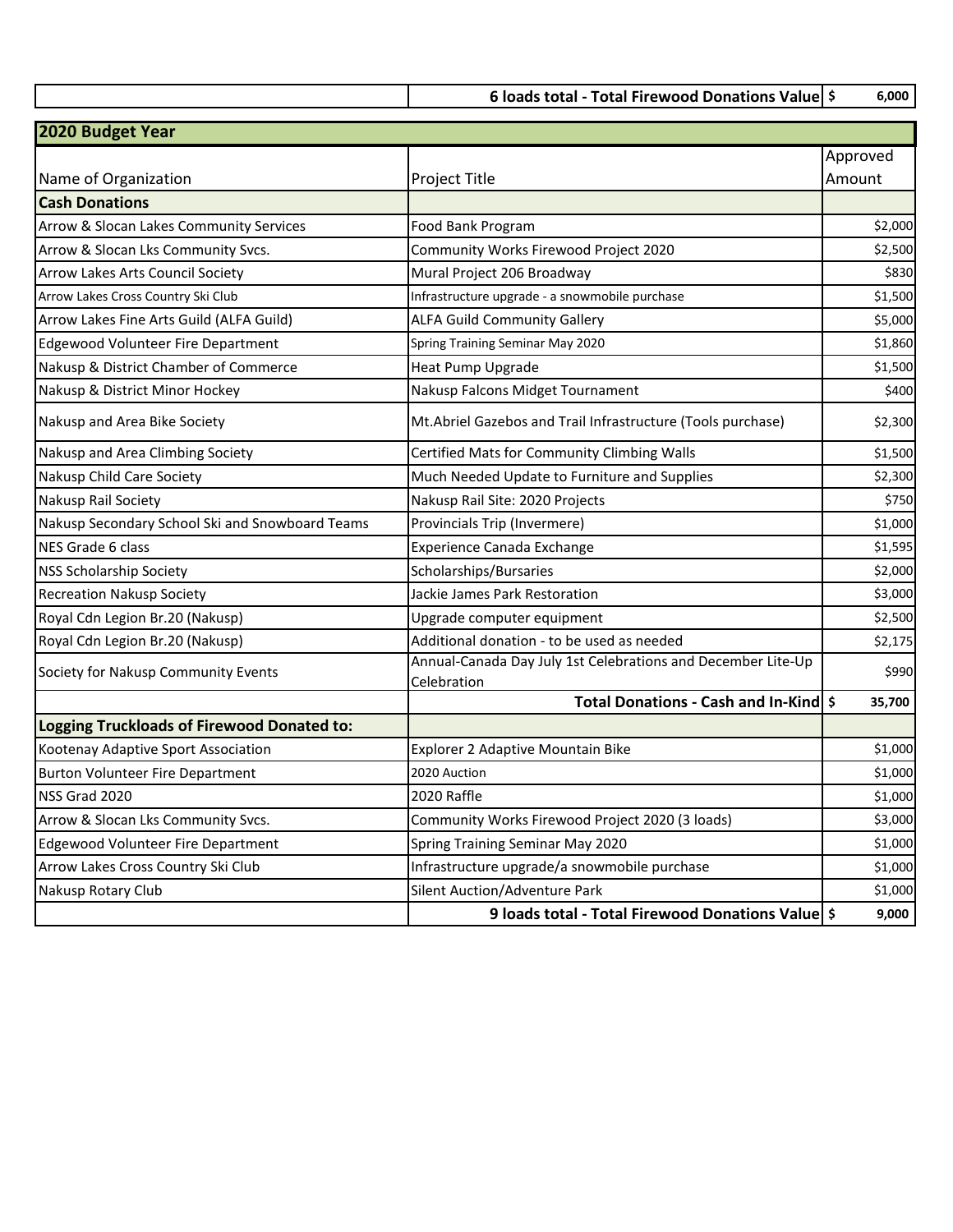| 2019 Budget Year                           |                                                             |          |
|--------------------------------------------|-------------------------------------------------------------|----------|
|                                            |                                                             | Approved |
| Name of Organization                       | Project Title                                               | Amount   |
| <b>Cash Donations</b>                      |                                                             |          |
| Arrow & Slocan Lakes Community Services    | Food Bank Program                                           | \$2,000  |
| Arrow & Slocan Lks Community Svcs.         | Firewood Project 2019                                       | \$2,500  |
| Arrow & Slocan Lks Community Svcs.         | The Health and Wellness Connection                          | \$1,500  |
| <b>Edgewood Volunteer Fire Department</b>  | Spring Training Seminar May 24-26                           | \$1,500  |
| <b>Fauquier Family Resources (ASLCS)</b>   | Self-Esteem Retreat: Empowering Teen Girls                  | \$1,000  |
| Music In the Park                          | Music in the Park                                           | \$1,149  |
| Nakusp & District Minor Hockey             | Nakusp Falcons Midget House Tourn.                          | \$400    |
| Nakusp and Area Bike Society               | The Abriel Pavilion - load of logs requested                | \$1,427  |
| Nakusp and Area Community Trails Society   | <b>NACTS Trails Map Brochures</b>                           | \$1,000  |
| Nakusp and Area Youth Network              | 2019 Programming for Ages 12-18                             | \$5,000  |
| Nakusp Elem.School PAC                     | <b>NES Fine Arts Initiatives</b>                            | \$995    |
| Nakusp Rod & Gun Club                      | Rod and Gun Club Shelter Renovation                         | \$4,500  |
| Nakusp Spiritual Wellness Assn.            | Exploring Your Positive Self Through Art                    | \$950    |
| NES Gr.7 Class - Leslie Leitch             | <b>Experience Canada Exchange</b>                           | \$735    |
| <b>NES Robotics Club</b>                   | Improvements to NES Robotics Club                           | \$966    |
| <b>NSS Athletics</b>                       | new uniforms for basketball and volley ball teams           | \$4,123  |
| <b>NSS Scholarship Society</b>             | Scholarships/Bursaries                                      | \$2,000  |
| NSS Ski and Snowboard Teams                | Travel to Provincials in Smithers BC                        | \$750    |
| Old Fire Hall Collective Society           | High temp under counter dishwasher                          | \$2,755  |
| Rotary Club of Nakusp                      | Nakusp Natural Adventure Park - design                      | \$4,500  |
| Society for Nakusp Community Events        | July 1st Festivities                                        | \$250    |
|                                            | Total Donations - Cash and In-Kind \$                       | 40,000   |
| Logging Truckloads of Firewood Donated to: |                                                             |          |
| NSS Sr Girls Volleyball Team               | <b>Travel Costs</b>                                         | \$1,000  |
| Arrow & Slocan Lks Community Svcs.         | Firewood Project 2019 (4 loads)                             | \$4,000  |
| Nakusp Childcare Society                   | 2019 Silent Auction                                         | \$1,000  |
| Rotary Club of Nakusp                      | Silent Auction at Wine Fest                                 | \$1,000  |
| Piece of Heaven Vegan Project Society      | Hay costs                                                   | \$1,000  |
| <b>Burton Volunteer Fire Department</b>    |                                                             | \$1,000  |
|                                            | 9 loads total - Total Cost to NACFOR of Donated Firewood \$ | 8,232    |

| 2018 Budget Year                          |                                            |          |  |
|-------------------------------------------|--------------------------------------------|----------|--|
|                                           |                                            | Approved |  |
| Name of Organization                      | <b>Project Title</b>                       | Amount   |  |
| <b>Cash Donations</b>                     |                                            |          |  |
| Arrow & Slocan Lks Community Svcs.        | Food Bank Program                          | \$2,000  |  |
| Arrow & Slocan Lks Community Svcs.        | Firewood Project 2018                      | \$2,000  |  |
| Arrow & Slocan Lks Community Svcs.        | Better At Home - To Serve More Clients     | \$2,160  |  |
| Arrow Lakes District Arts Council Society | Theatre Seats for Bonnington Arts Centre   | \$6,927  |  |
| Fauquier Family Resources (ASLCS)         | Empowering Teen Girls: Self-Esteem Retreat | \$1,000  |  |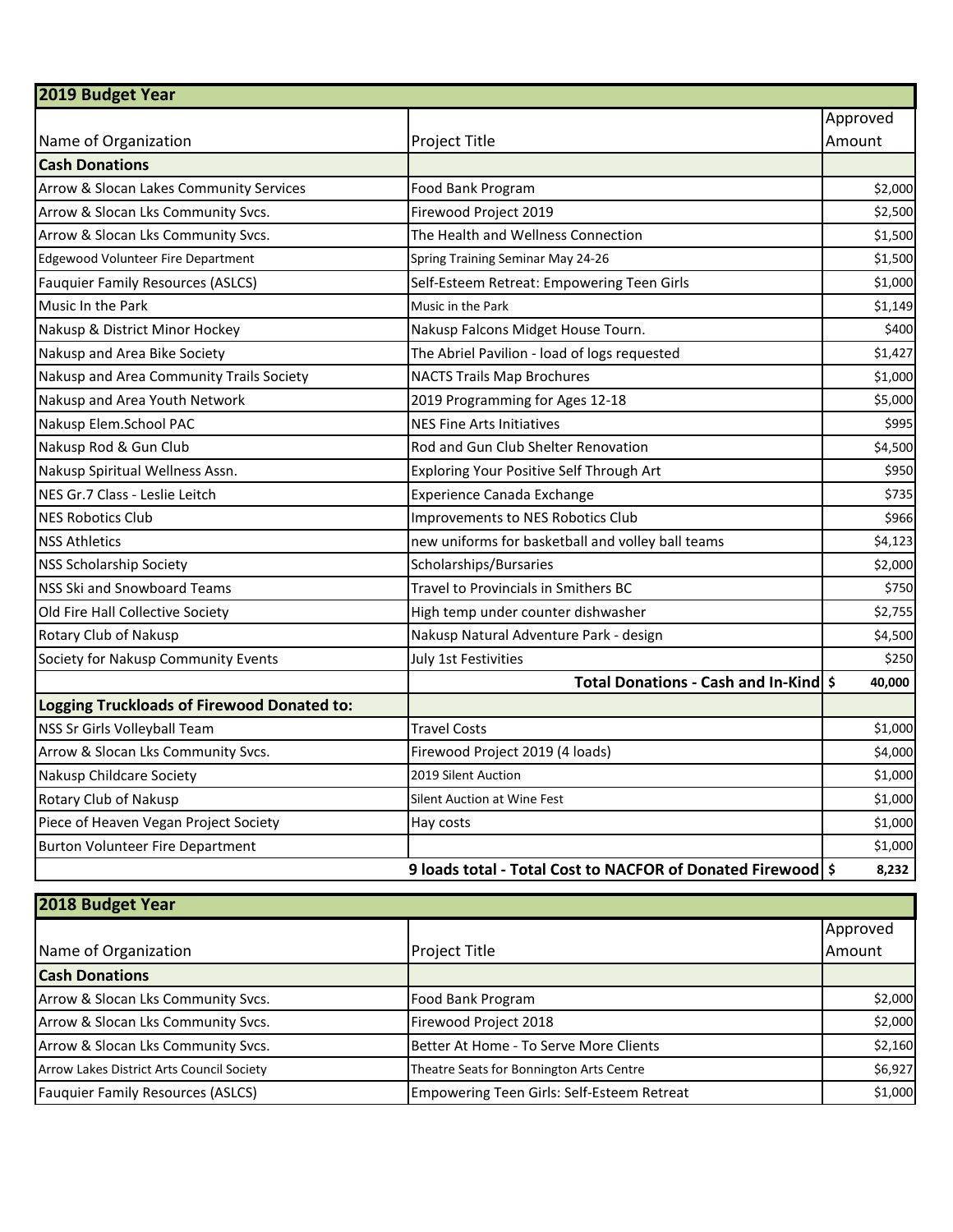| Nakusp & Area Bike Society                       | Construction of Boardwalk/Bridge on Lake Trail at Mt Abriel Recreation<br>Site | \$10,000 |
|--------------------------------------------------|--------------------------------------------------------------------------------|----------|
| Nakusp & District Minor Hockey                   | Nakusp Falcons Bantam House Tournament                                         | \$350    |
| Nakusp and Area Christmas Bureau                 | Children's Christmas Party and Minto House Christmas Stockings                 | \$978    |
| Nakusp and Area Youth Society                    | Sup Club!                                                                      | \$1,150  |
| Nakusp Elementary School Parent Advisory Council | NES Track and Field - Annual Event                                             | \$700    |
| Nakusp Fire Brigade                              | AED Defibrillator for Road Rescue Truck, 2 griddles and rotissary              | \$3,500  |
| <b>NSS Scholarship Society</b>                   | Scholarships/Bursaries                                                         | \$2,000  |
| <b>INSS Ski and Snowboard Teams</b>              | Travel to Provincials in Kamloops, BC                                          | \$750    |
| School District 10 (NSS Outdoor ED)              | Arrow Lakes Community Climbing Wall                                            | \$2,000  |
| Society for Nakusp Community Events              | 2018 July 1st celebrations                                                     | \$2,000  |
| n/a (Board initiative)                           | Christmas Tree for Light-up: set-up and take-down                              | \$860    |
|                                                  | Total Donations - Cash and In-Kindl \$                                         | 38,375   |
| Logging Truckloads of Firewood Donated to:       |                                                                                |          |
| Arrow & Slocan Lks Community Svcs.               | Firewood Project 2018 - 6 loads                                                | \$6,000  |
| Nakusp Childcare Society                         | <b>Silent Auction 2018</b>                                                     | \$1,000  |
| <b>Burton Volunteer Fire Department</b>          | 2019 raffle                                                                    | \$1,000  |
| NSS Grad 2019                                    | Grad 2019 raffle                                                               | \$1,000  |
| RC Legion - Nakusp                               | <b>Silent Auction fundraiser</b>                                               | \$1,000  |
|                                                  | 10 loads total - Total Firewood Donations Value \$                             | 10,000   |

| 2017 Budget Year                          |                                                           |          |  |
|-------------------------------------------|-----------------------------------------------------------|----------|--|
|                                           |                                                           | Approved |  |
| Name of Organization                      | Project Title                                             | Amount   |  |
| <b>Cash Donations</b>                     |                                                           |          |  |
| Arrow & Slocan Lks Community Svcs.        | Food Bank Program                                         | \$2,000  |  |
| Arrow & Slocan Lks Community Svcs.        | Firewood Project 2017 (firewood also regstd)              | \$3,000  |  |
| Arrow Lakes District Arts Council Soc.    | Theatre Seats for Bonnington Arts Centre                  | \$2,929  |  |
| <b>Arrow Lakes Historical Society</b>     | Layout and Editing of SS Minto Book                       | \$2,000  |  |
| <b>Fauquier Family Resources (ASLCS)</b>  | Teen Empowerment: Girls Self-Esteem Retreat               | \$580    |  |
| Karen Hamling                             | Music In The Park                                         | \$950    |  |
| Kootenay Sufferfest Society               | 2017 Event Sponsorship (Gold)                             | \$3,000  |  |
| n/a (Board initiative)                    | Christmas Tree for Light-Up                               | \$400    |  |
| Nakusp & District Minor Hockey            | <b>Two House Tournaments</b>                              | \$750    |  |
| Nakusp and Area Christmas Bureau          | Children's Christmas Party                                | \$350    |  |
| Nakusp and Area Community Trails Society  | 9 Recreation Trails - Spring Maintenance                  | \$2,000  |  |
| Nakusp Elementary Parent Advisory Council | NES Intermediate Classes - Cross Country Skiing Equipment | \$3,400  |  |
| Nakusp Farmers' Market Association        | Nakusp Farmers' Market Expansion                          | \$2,116  |  |
| Nakusp Mixed Slow Pitch Society           | Nakusp Memorial Ball Parks Restoration                    | \$7,200  |  |
| Nakusp Rail Society                       | Caboose and Plow Heritage Display                         | \$2,000  |  |
| Nakusp Secondary School                   | NSS Sr. Girls Basketball team to Provincials              | \$250    |  |
| Nakusp Secondary School                   | Senior Girls Soccer - Provincials                         | \$500    |  |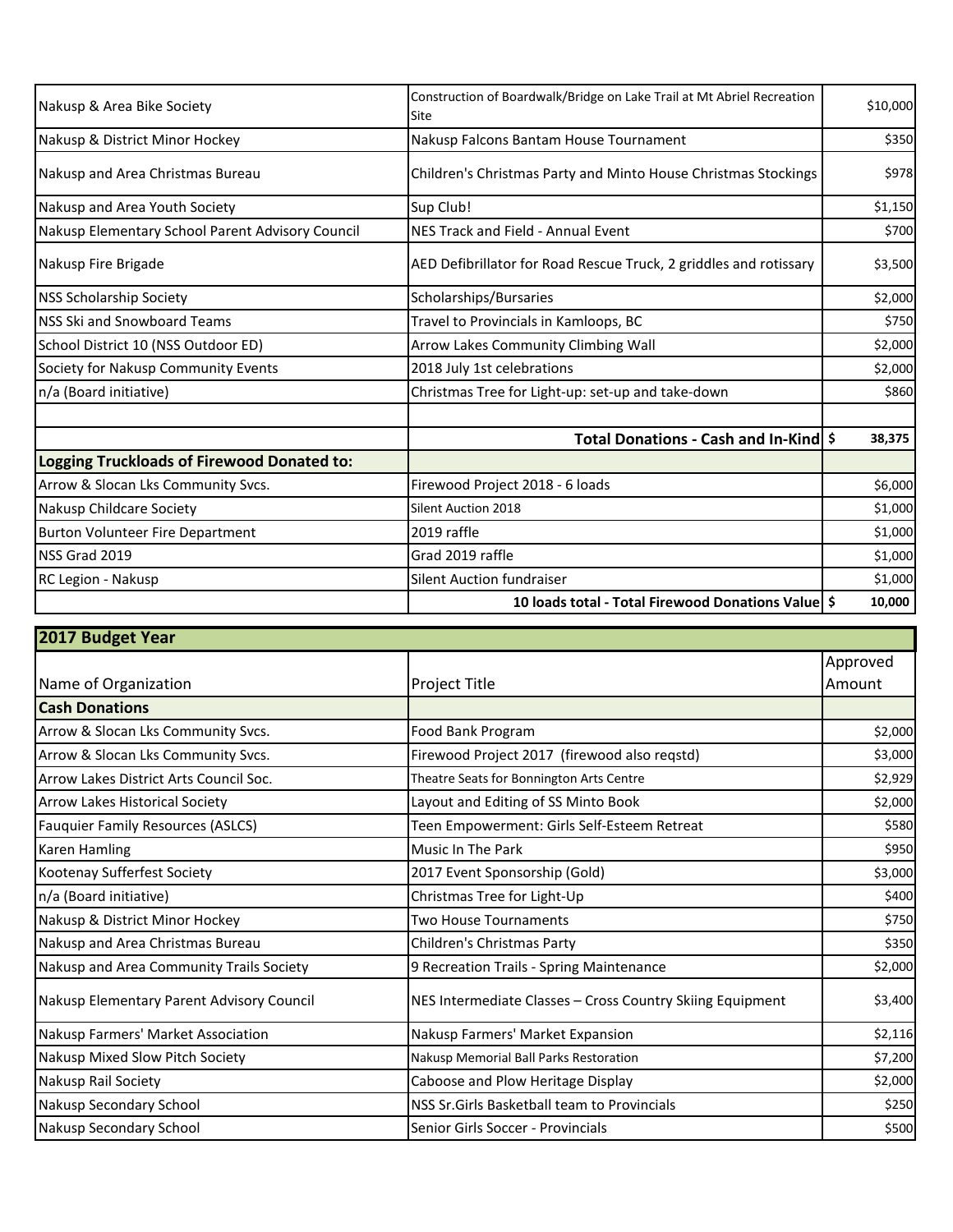| Nakusp Secondary School PAC                | NSS PAC Soup and Bun Program 2017-18           | \$800   |
|--------------------------------------------|------------------------------------------------|---------|
| <b>NSS Scholarship Society</b>             | Scholarships/Bursaries                         | \$2,000 |
| Rotary Club of Nakusp                      | Adventures in Forestry                         | \$350   |
| Society for Nakusp Community Events        | Building/using stage for July 1st/Canada150    | \$2,975 |
| <b>Summit Lake Racers</b>                  | <b>NSS Ski/Snowboard Teams to Provincials</b>  | \$750   |
|                                            | Total Donations - Cash and In-Kind \$          | 40,300  |
| Logging Truckloads of Firewood Donated to: |                                                |         |
| Arrow & Slocan Lks Community Svcs.         | Firewood Project 2017 - 3 loads                | \$3,000 |
| Nakusp Mixed Slow Pitch Society            | Nakusp Memorial Ball Parks Restoration         | \$1,000 |
| Burton Volunteer Fire Department           | 2018 raffle                                    | \$1,000 |
| <b>NSS Grad 2018</b>                       | Grad 2018 raffle                               | \$1,000 |
| <b>NSS PAC</b>                             | Soup Program                                   | \$1,000 |
|                                            | 7 loads total - Total Firewood Donations Value | \$7,000 |

| 2016 Budget Year                          |                                                                           |            |
|-------------------------------------------|---------------------------------------------------------------------------|------------|
|                                           |                                                                           | Approved   |
| Organization                              | Project Title                                                             | Amount     |
| <b>Cash Donations</b>                     |                                                                           |            |
| 1st Nakusp Scouts                         | Youth registration, travel and food costs                                 | \$500      |
| <b>ALFA Guild</b>                         | ALFA Artwalk 2016                                                         | \$1,000    |
| ALHS - Nakusp Rail Committee              | <b>CPR Donation Project</b>                                               | \$2,500    |
| Arrow and Slocan Lakes Community Services | Birch Firewood Project 2016                                               | \$2,000    |
| Arrow & Slocan Lakes Community Services   | Food Bank Program                                                         | \$2,000    |
| <b>Arrow Lakes Historical Society</b>     | ALHS Online Imagery Database Continuation                                 | \$2,500    |
| Arrow Lakes Hospital Foundation           | Light Up Campaign 2016                                                    | \$1,000    |
| Arrow Lakes Search & Rescue               | Training & Equipment                                                      | \$934      |
| <b>Burton Volunteer Fire Department</b>   | Training & Equipment                                                      | \$1,000    |
| Columbia Basin Alliance for Literacy      | <b>Computer Classes for Seniors</b>                                       | \$1,200    |
| <b>Edgewood Volunteer Fire Department</b> | Training & Equipment                                                      | \$1,000    |
| Fauquier and District Golf Club           | <b>Expansion of Deck</b>                                                  | \$1,956.78 |
| <b>Fauquier Family Programs (ASLCS)</b>   | Empowering Teen Girls-Self-Esteem Retreat                                 | \$500      |
| Fauquier Volunteer Fire Brigade           | Training & Equipment                                                      | \$1,000    |
| Kootenay Major Midget                     | Team Sponsorship (player Hailey Herridge)                                 | \$250      |
| Nakusp & District Chamber of Commerce     | Celebration of Light - Tree Lights & Decorations                          | \$500      |
| Nakusp and Area Community Trails Society  | Maintenance work on 10 trails around Nakusp                               | \$5,060    |
| Nakusp and Area Youth Society             | Transportation for Youth Events/Programs - 15 Passenger Van               | \$1,000    |
| Nakusp Centennial Golf Club               | Junior Program Club Replacement                                           | \$999      |
| Nakusp Community Radio Society            | Station Computer replacement and Youth Radio Club Equipment               | \$1,700    |
| <b>Nakusp Medieval Society</b>            | 2016 Nakusp Medieval Days (Jul.23 & 24)                                   | \$1,500    |
| Nakusp Volunteer Fire Brigade             | Rebuild/Recondition "Fireworks Trailer" & modify                          | \$3,000    |
| Nakusp Volunteer Fire Brigade             | Training & Equipment                                                      | \$1,500    |
| <b>NSS Scholarship Society</b>            | Scholarships/Bursaries                                                    | \$2,000    |
| PALS- Protecting Animal Life Society      | Funding support for lost and found and spay/neuter assistance<br>programs | \$500      |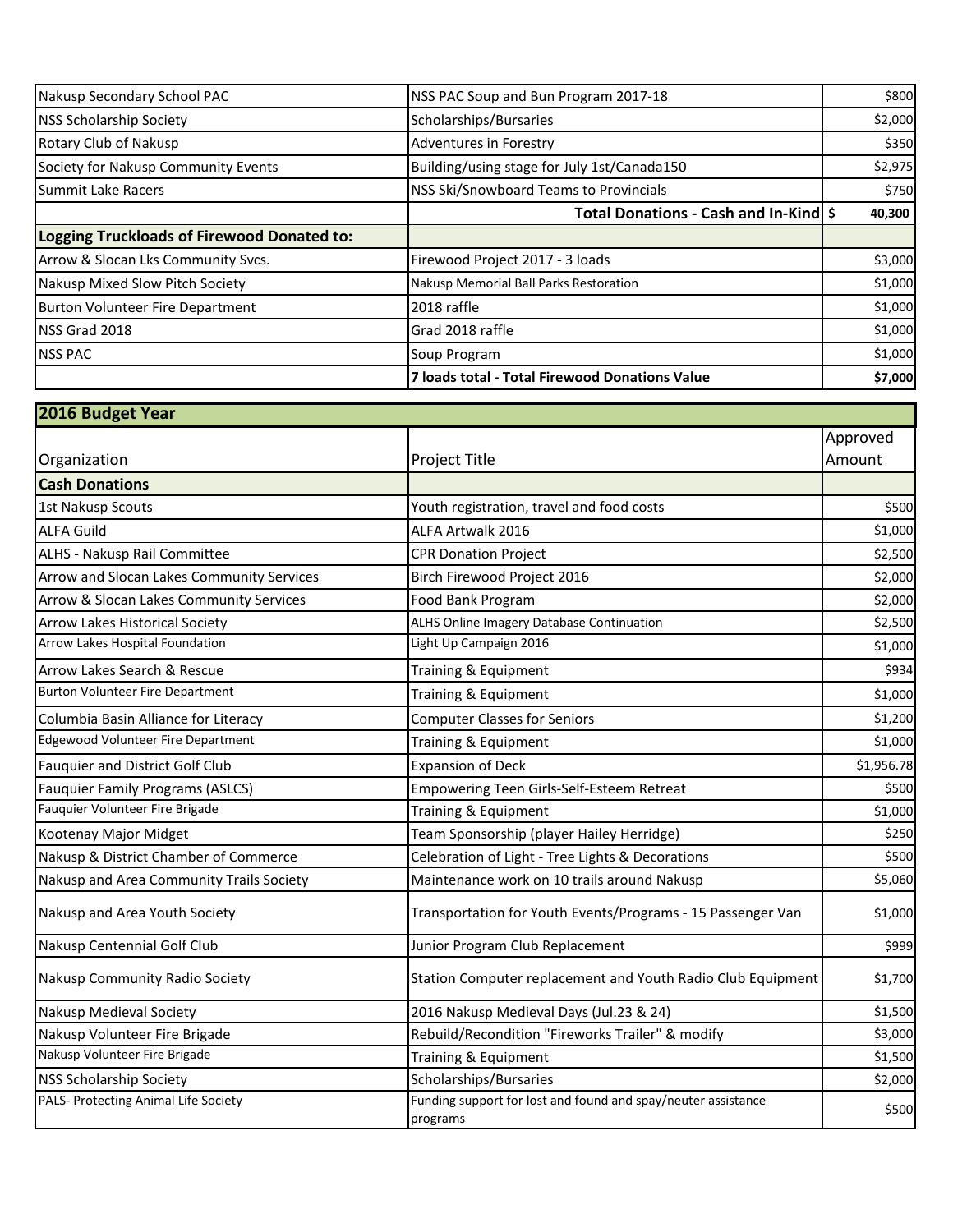| <b>Rotary Club of Nakusp</b>                     | Nakusp Waterfront Landscape Lighting Project - Phase 1 | \$2,000 |
|--------------------------------------------------|--------------------------------------------------------|---------|
|                                                  | Total Donations - Cash and In-Kind \$                  | 39,100  |
| Logging Truckloads of Firewood Donated to:       |                                                        |         |
| Stepping Stones Childrens Centre                 |                                                        | \$1,000 |
| Nakusp Volunteer Fire Brigade                    |                                                        | \$500   |
| <b>Arrow and Slocan Lakes Community Services</b> |                                                        | \$2,000 |
| Burton Volunteer Fire Dept.                      |                                                        | \$1,000 |
| Nakusp Childcare Society                         |                                                        | \$1,000 |
| <b>NSS Grad 2017</b>                             |                                                        | \$1,000 |
|                                                  | 6.5 loads total - Total Firewood Donations Value       | \$6,500 |

| 2015 Budget Year                                  |                                                                           |                    |         |
|---------------------------------------------------|---------------------------------------------------------------------------|--------------------|---------|
|                                                   |                                                                           | Approved<br>Amount |         |
| Organization                                      | Project Title                                                             |                    |         |
| <b>Cash Donations</b>                             |                                                                           |                    |         |
| Arrow and Slocan Lakes Community Services         | Food Bank- breakfast program, food bank                                   | \$                 | 2,000   |
| Arrow and Slocan Lakes Community Services         | Minto House Bus                                                           | \$                 | 1,000   |
| Nakusp Volunteer Fire Brigade                     | Fireworks trailer                                                         | \$                 | 3,000   |
| <b>Burton Volunteer Fire Department</b>           | Training support                                                          | \$                 | 1,000   |
| Fauquier Volunteer Fire Brigade                   | Training support                                                          | \$                 | 1,000   |
| Edgewood Volunteer Fire Department                | Training support                                                          | \$                 | 1,000   |
| Arrow Lakes Hospital Foundation                   | Light Up The Hospital Lights - Stryker 5th Wheel Stretcher purchases      | \$                 | 2,000   |
| Nakusp Medieval Society                           | 2016 Sponsorship                                                          | \$                 | 500     |
| Kootenay Sufferfest Society                       | 2016 Sponsorship                                                          | \$                 | 500     |
| Nakusp and Area Youth Society                     | Office equipment and supplies                                             | \$                 | 2,000   |
| PALS- Protecting Animal Life Society              | Funding support for lost and found and spay/neuter assistance<br>programs | \$                 | 1,000   |
| Nakusp and Area Community Foundation              | Operating costs                                                           | \$                 | 1,200   |
| Rotary Club of Nakusp                             | <b>Waterfront Lighting Project</b>                                        | \$                 | 2,000   |
| Nakusp Ski Club (Summit Lake Ski Hill)            | Building Logs for new lodge                                               | \$                 | 11,056  |
| Rotary Club of Nakusp                             | <b>Adventures in Forestry</b>                                             | \$                 | 300     |
|                                                   | Total Donations - Cash and In-Kind \$                                     |                    | 29,556  |
| <b>Other Donations</b>                            |                                                                           |                    |         |
| <b>NSS Scholarship Society</b>                    | Scholarships/Bursaries                                                    | \$                 | 2,000   |
|                                                   | <b>Total Other Donations</b>                                              |                    | \$2,000 |
| <b>Logging Truckloads of Firewood Donated to:</b> |                                                                           |                    |         |
| Nakusp Volunter Fire Brigade                      |                                                                           | \$                 | 1,000   |
| Nakusp Centennial Golf Club                       |                                                                           | \$                 | 1,000   |
| Burton Volunteer Fire Dept.                       |                                                                           | \$                 | 1,000   |
| Lower Arrow Lakes Conservation Assn               |                                                                           | \$                 | 2,000   |
|                                                   | 5 loads total - Total Firewood Donations Value                            | \$                 | 5,000   |

**2014 Budget Year**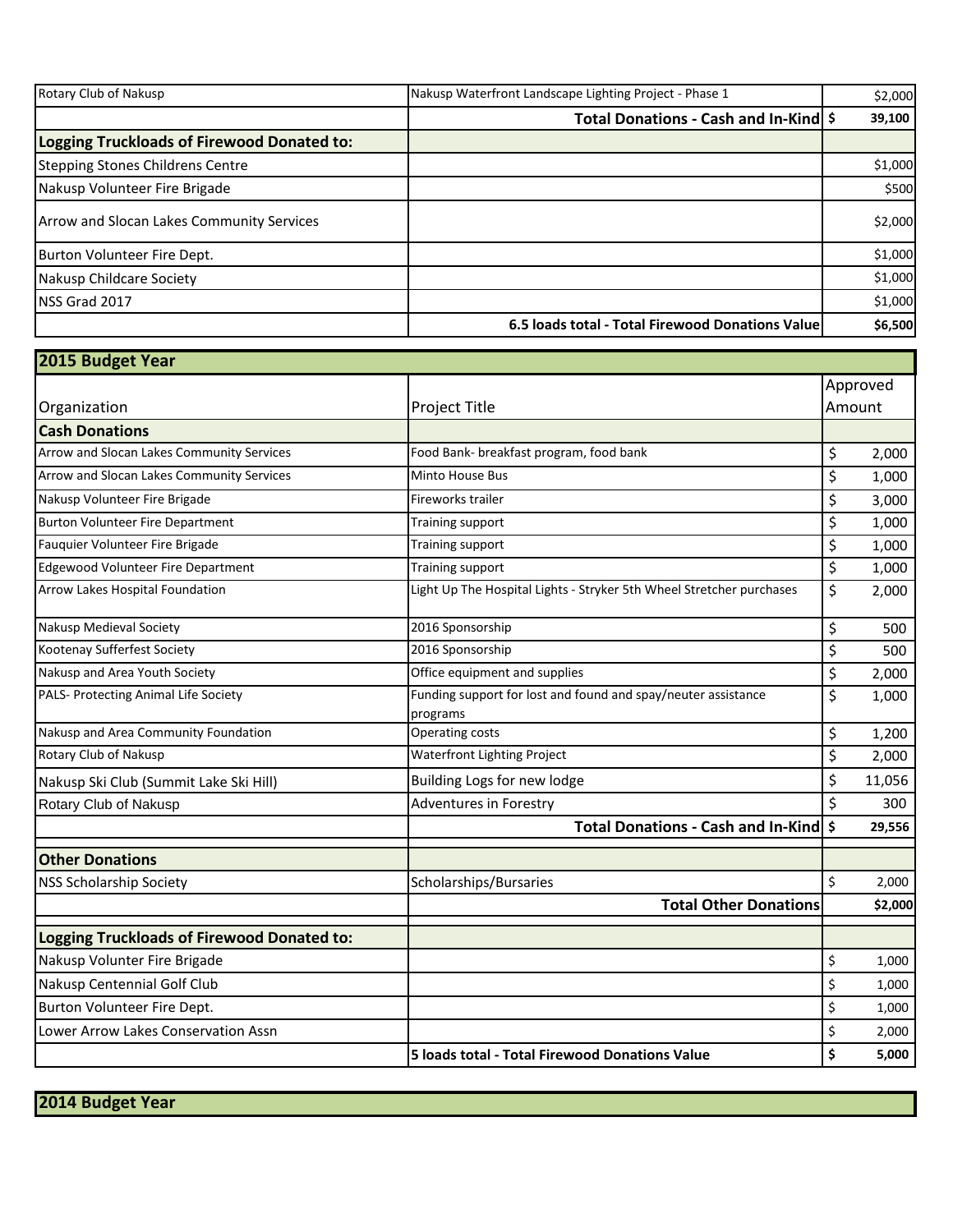|                                                                                               |                                                               | Approved     |  |
|-----------------------------------------------------------------------------------------------|---------------------------------------------------------------|--------------|--|
| Organization                                                                                  | <b>Project Title</b>                                          | Amount       |  |
| Fund Disbursement (Grants) (Note: Grants were discontinued after 2014 in favour of Donations) |                                                               |              |  |
| Nakusp Ski Club Association                                                                   | T-bar Drive Motor Replacement                                 | \$<br>10,000 |  |
| Nakusp and Area Community Trails Society                                                      | Nakusp and Slocan Rail Trail Project-OUTHOUSE at parking area | \$<br>3,675  |  |
| Rotary Club of Nakusp                                                                         | Nakusp Waterfront Landscape Lighting Project                  | \$<br>10,000 |  |
| Royal Canadian Legion BR.#01-020                                                              | Legion kitchen roof/lounge sound system                       | \$<br>4,000  |  |
| 1st Nakusp Cub Scouts                                                                         | Youth Registration, Travel, and Food Costs 2014-2015          | \$<br>1,800  |  |
| <b>Arrow Lakes Historical Society</b>                                                         | Prepare 4 Slide Show Presentations                            | \$<br>6,000  |  |
| Nakusp Centennial Golf Club                                                                   | <b>Storage Shelter</b>                                        | \$<br>3,987  |  |
| Fauquier & District Golf Club                                                                 | campground upgrade                                            | \$<br>13,000 |  |
|                                                                                               | Total Grants \$                                               | 52,462       |  |
| <b>Donations</b>                                                                              |                                                               |              |  |
| <b>NSS Scholarship Society</b>                                                                | Scholarships/Bursaries                                        | \$<br>2,000  |  |
| Sufferfest                                                                                    | event sponsorship                                             | \$<br>250    |  |
| <b>NSS Sr.Girls Soccer</b>                                                                    | Provincials - trip costs                                      | \$<br>250    |  |
| Rotary Club of Nakusp                                                                         | Adventures in Forestry                                        | \$<br>300    |  |
|                                                                                               | Total Donations \$                                            | 2,800        |  |
| <b>Logging Truckloads of Firewood Donated to:</b>                                             |                                                               |              |  |
| Burton Volunteer Fire Dept.                                                                   |                                                               |              |  |

| 2013 Budget Year                            |                              |          |         |
|---------------------------------------------|------------------------------|----------|---------|
|                                             |                              | Approved |         |
| Organization                                | <b>Project Title</b>         | Amount   |         |
| Logging Truckloads of Firewood Donated to:  |                              |          |         |
| Jennifer Scott fundraiser                   |                              |          |         |
| Burton Volunteer Fire Dept.                 |                              |          |         |
| <b>I</b> Grad Class 2014                    |                              |          |         |
| Nelson Leafs Midget Hockey (Nakusp players) |                              |          |         |
| <b>Summit Lake Racers</b>                   |                              |          |         |
| Wolf Pack Slo-pitch                         |                              |          |         |
| <b>Other Donations</b>                      |                              |          |         |
| <b>NSS Scholarship Society</b>              | Scholarships/Bursaries       |          | 2,000   |
|                                             | <b>Total Other Donations</b> |          | \$2,000 |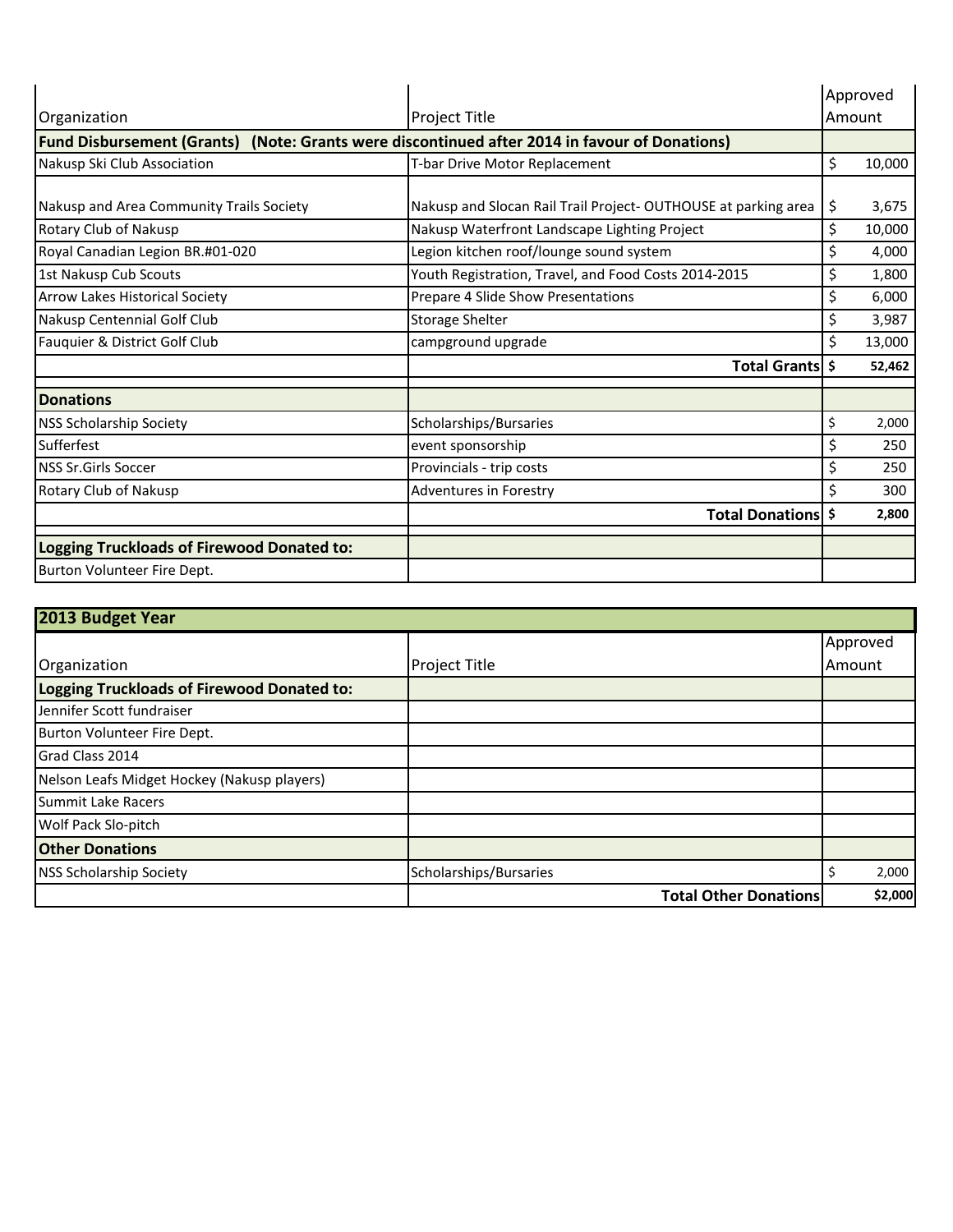**Total Donations**

 $\frac{1}{5}$  35,452

\$ 8,846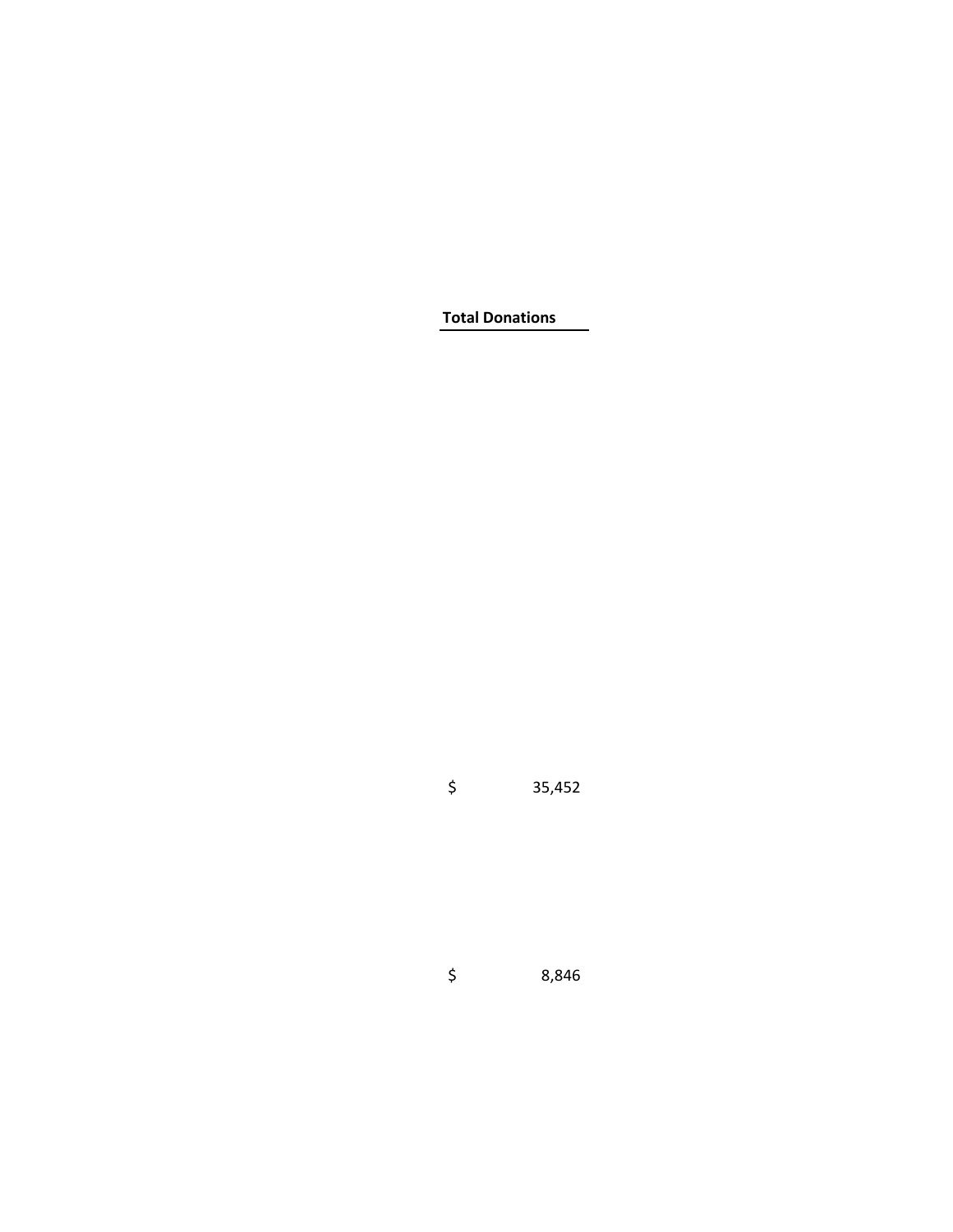\$ 6,000

\$ 35,700

\$ 9,000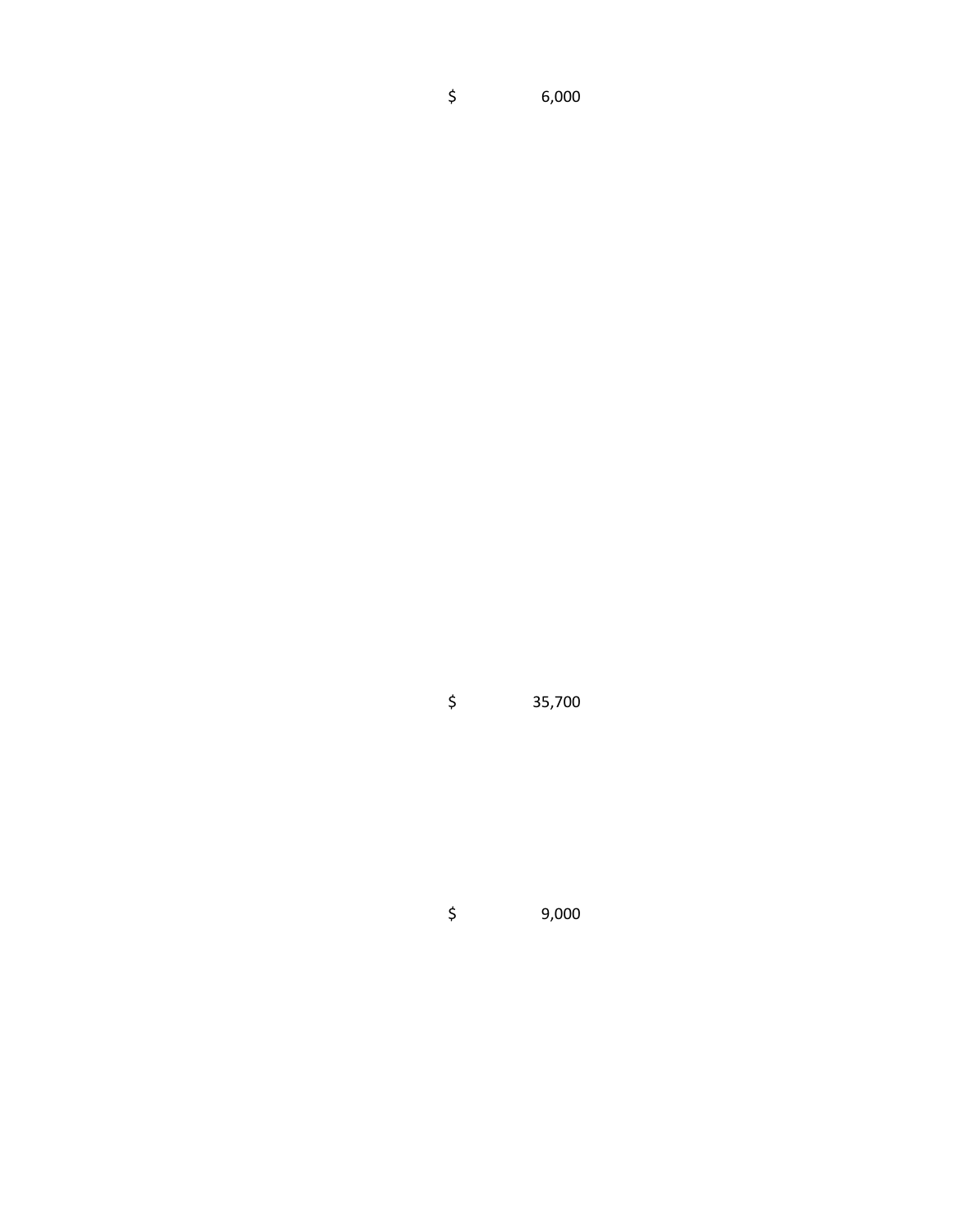$$ 40,000$ 

\$ 8,232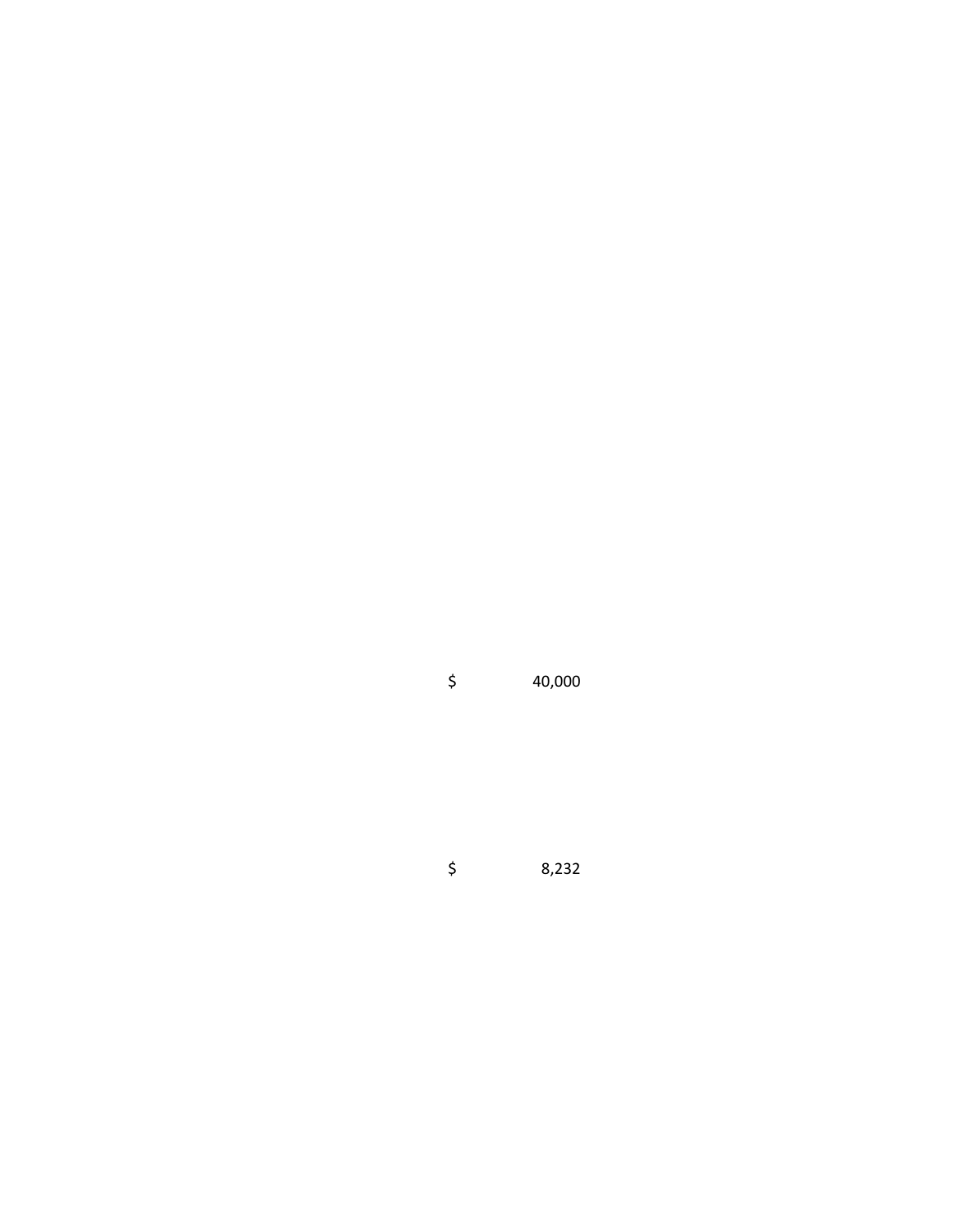\$ 38,375

\$ 10,000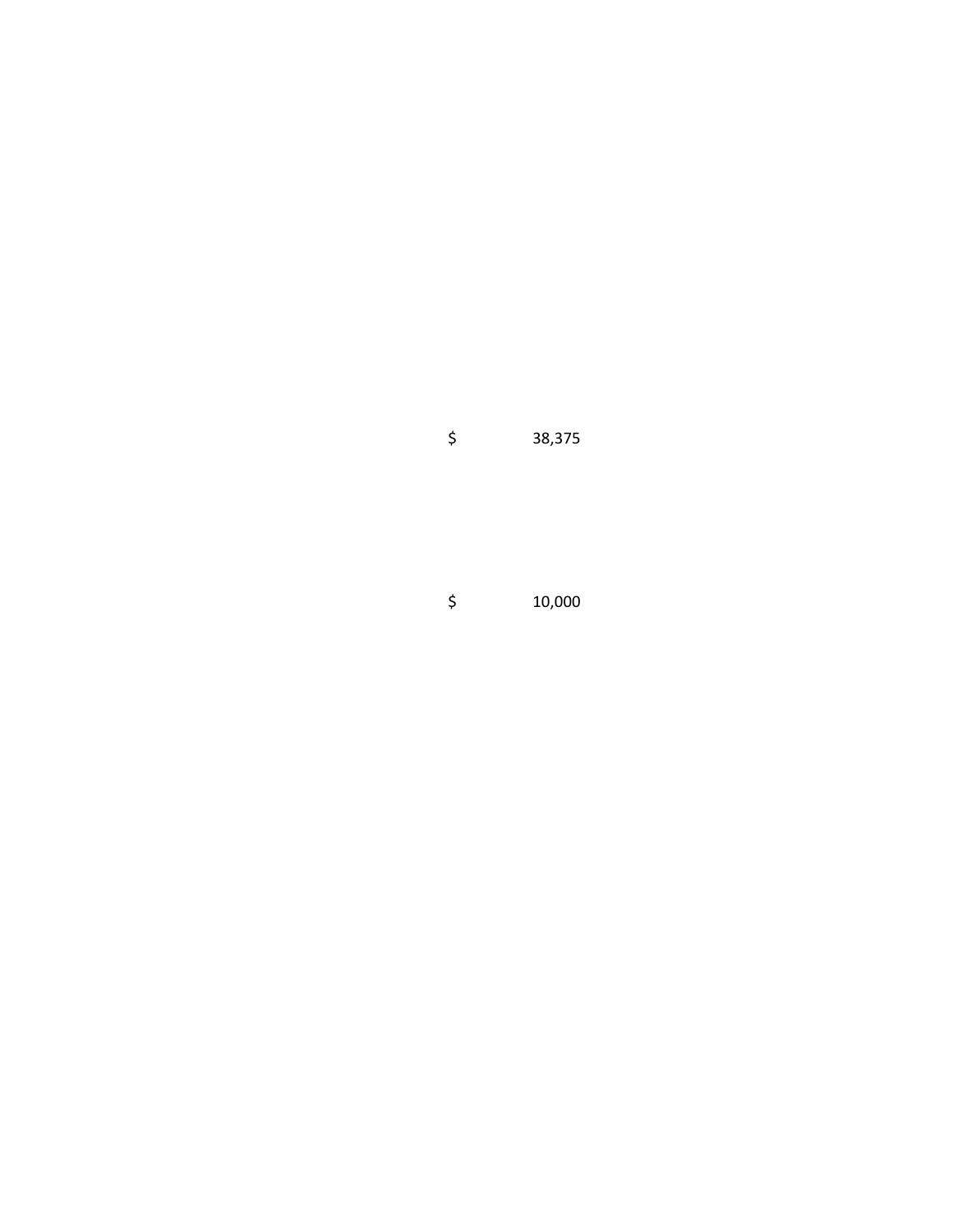\$ 40,300

\$7,000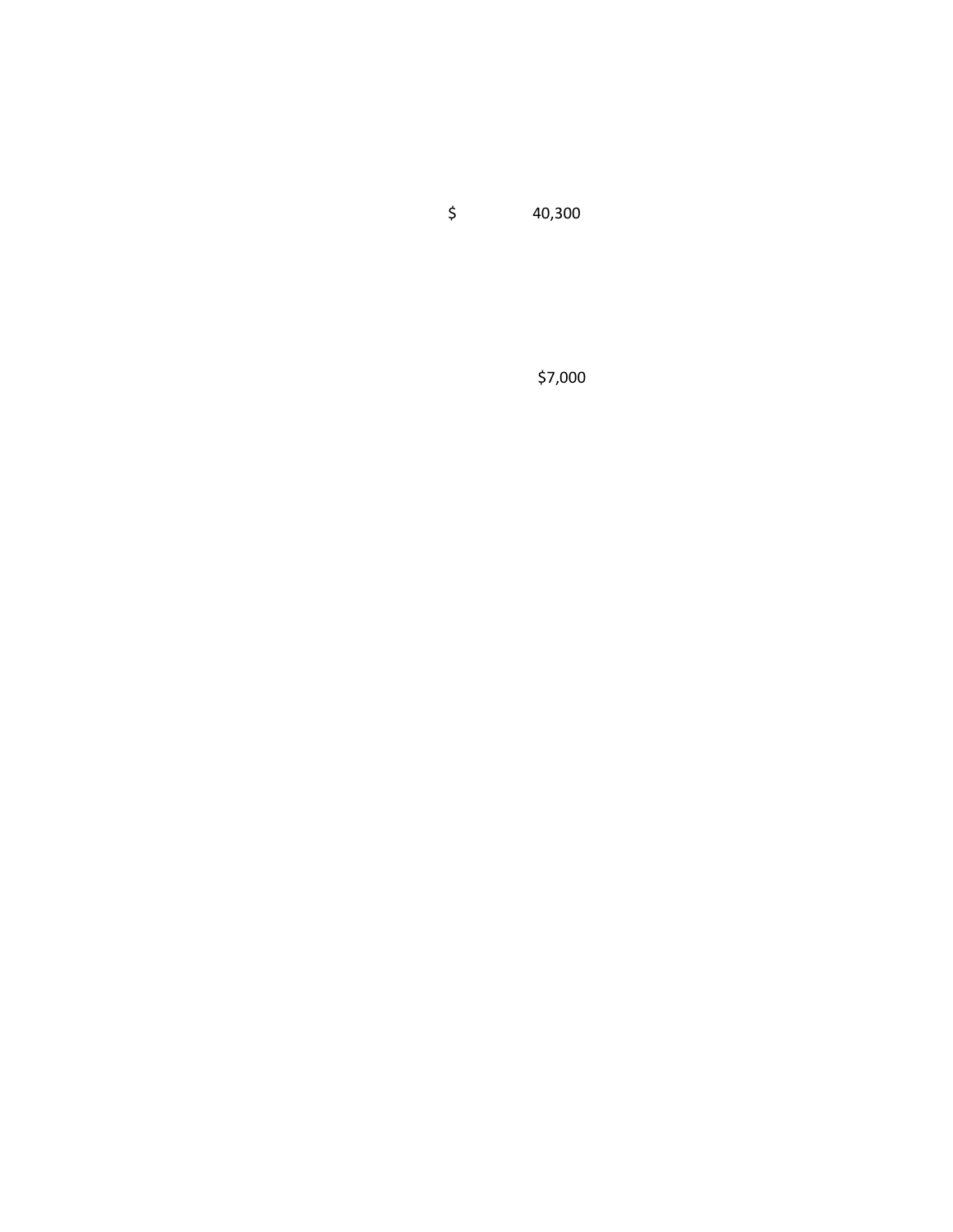\$ 39,100

\$6,500

\$ 29,556

\$ 2,000

\$5,000